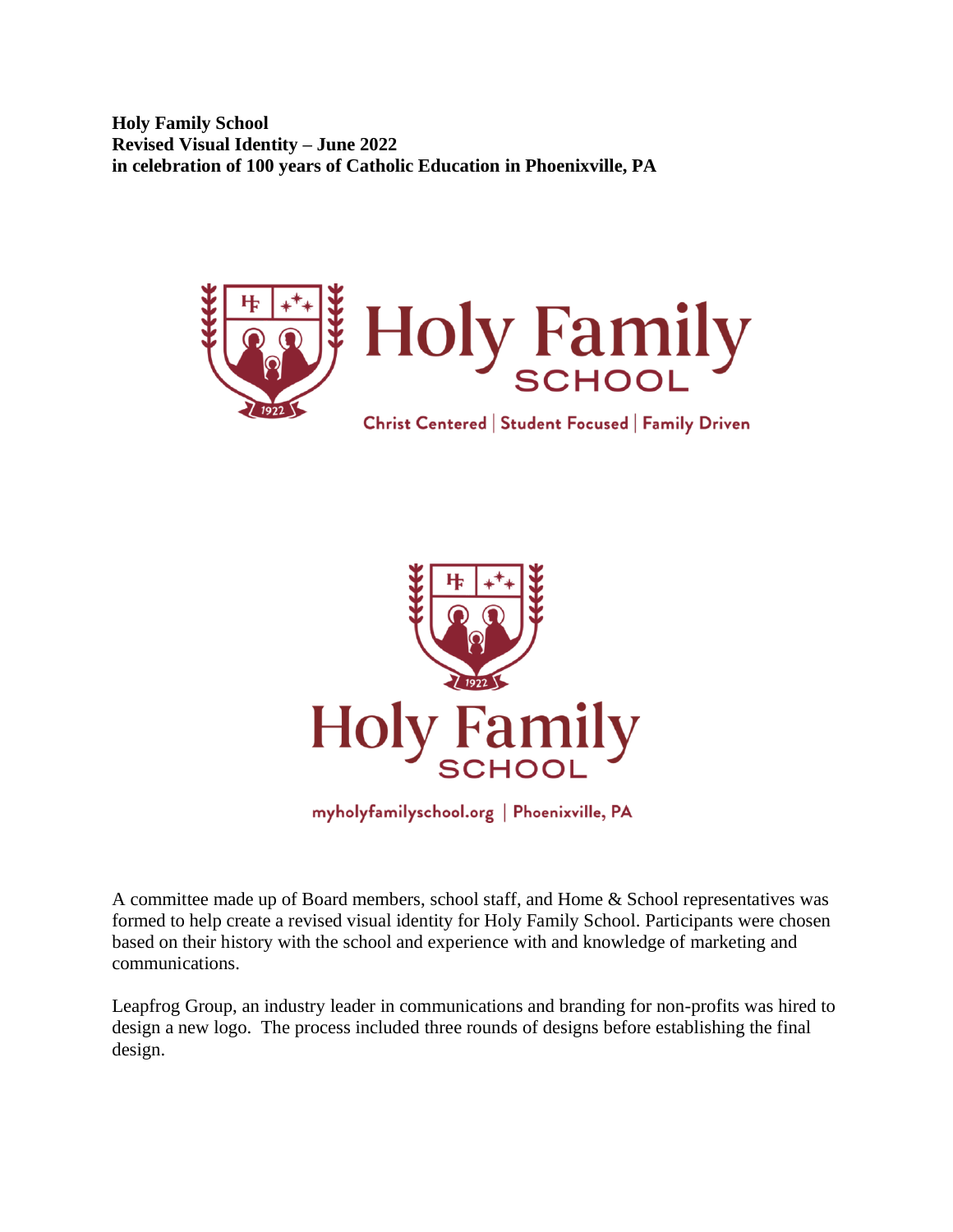The designers worked to find a balance between traditional and modern, recognizing the history and longevity of our school and our future-focused outlook for the next generation of families.

The committee agreed that representing the Holy Family – Jesus, Mary, and Joseph – should be a focal point, and that the visual identity needed to reflect a school environment, rather than a parish or church. Other details should reflect the history and priorities of the community.

## **Font**

The consensus was that a serif font with both upper and lower case letters for the main text – Holy Family – would be best. It would be easy to read for children and adults. Something with a bit of weight appears more modern and the serifs would keep it traditional. The main font is Begum Medium.

The variation on the fonts is a design choice. The fonts contrast but complement each other. Each font has its own character - a mix of formal and elementary. The variety keeps it visually interesting and gives it a modern feel.

## **Color**

Holy Family's school colors are maroon and white. The final maroon chosen is closer to a cherry tone than brown. It is PMS 202.

There are also versions of the logo in black and white. If a second color is needed, a warm gray will complement the maroon.

## **Graphic Components of Logo**

- Shield
	- o A shield design communicates stability, longevity, and tradition.
	- o They also represent families and are a symbol of protection and trust.
- Holy Family
	- o The three figures represent Jesus, Mary, and Joseph the Holy Family.
- HF
	- o Standing for the words "Holy Family," this is the HF symbol that is used in CYO and Athletics and appears on the gym floor.
	- o Adding this brings consistency and the font has a modern, collegiate feel.
- Three stars
	- o Each star represents a school identity that has made its home in the building St. Ann School, Phoenixville Area Catholic Elementary School (PACES) and Holy Family School. This honors our past, present, and our future.
	- o The number three also symbolizes Jesus, Mary and Joseph and the Holy Trinity.